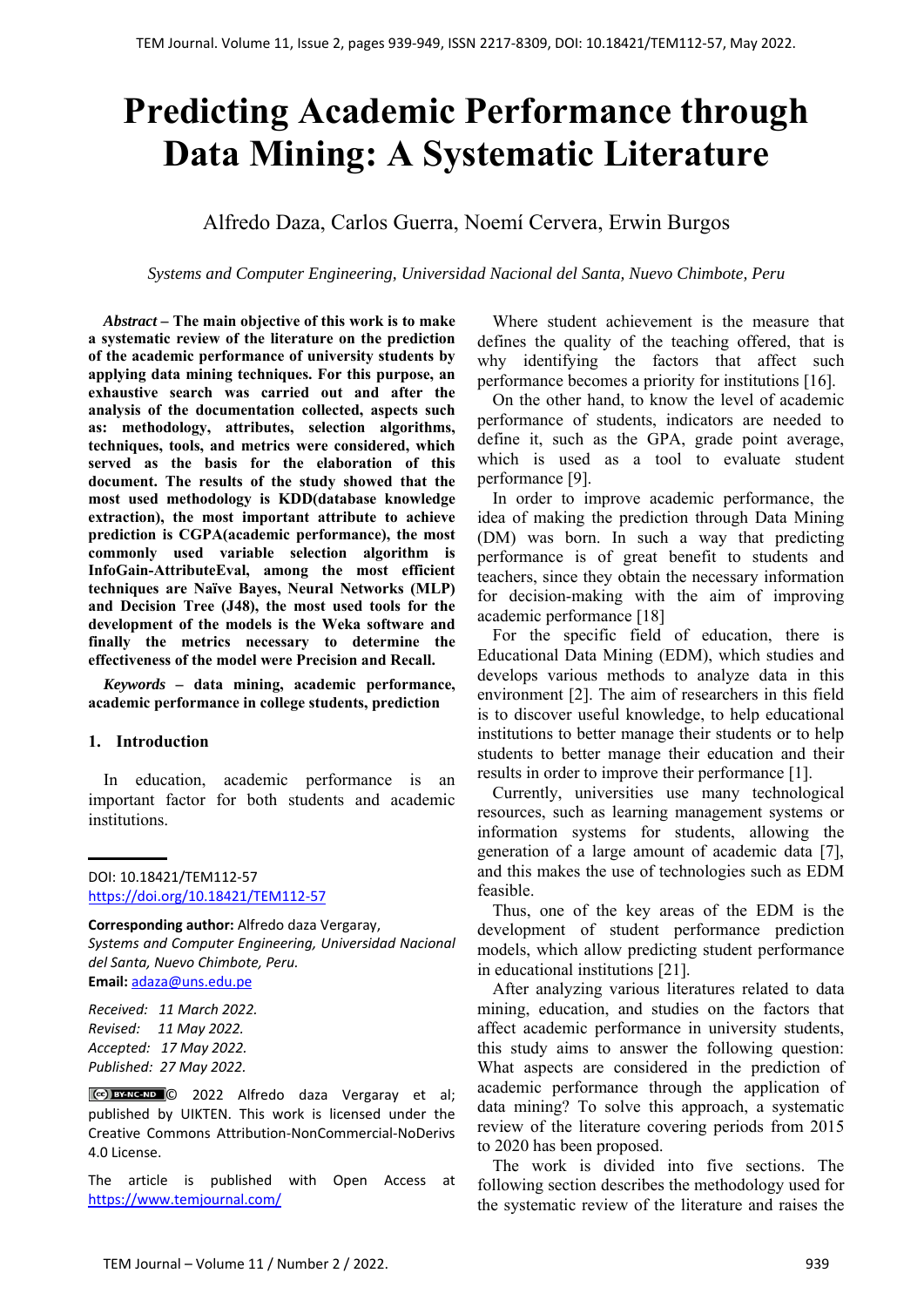questions for research. Next, in section 3, the materials and methods. In section 4, result and discussion about the findings and finally in section 5, the conclusion is found.

# **2. Reading Review History**

A set of research works have been carried out that allow systematic review of the literature on the prediction of the academic performance. Table 1. shows some studies that apply data mining techniques.

#### *Table 1. Classification work to predict academic performance*

| <b>Description</b>                            | Reference         |
|-----------------------------------------------|-------------------|
| Investigation about information Systems       |                   |
| <b>Students' Study Performance Prediction</b> | [16]              |
| <b>Using Data Mining Approach</b>             |                   |
| Work about predicting Academic                |                   |
| Performance of Students in the UAE            | $[19]$            |
| <b>Using Data Mining Techniques</b>           |                   |
| Review of predicting student                  |                   |
| performance in higher education               | [18]              |
| institutions using decision tree analysis     |                   |
| Research on prediction Model for              |                   |
| Classifying Students Based on                 |                   |
| Performance using Machine Learning            | $\lceil 2 \rceil$ |
| Techniques                                    |                   |
| Work about educational Data Mining &          |                   |
| <b>Students' Performance Prediction</b>       | $\lceil 1 \rceil$ |
| Study about predicting Critical Courses       |                   |
| Affecting Students' Performance: A            | [7]               |
| Case Study                                    |                   |
| Investigation about tracking Student          |                   |
| Performance in Introductory                   |                   |
| Programming by Means of Machine               | [21]              |
| Learning                                      |                   |

# **3. Materials and Methods**

For the development of the present systematic literature, the protocol was used (Kitchenham, 2004).

To contextualize the research related to the prediction of academic performance and to understand the degree of information about it, the questions have been posed based on two central points: a) Predictive models based on Data Mining and b) Prediction of Academic Performance. Likewise, the structure of the questions is given from three points of view: population, intervention and results.

# *2.1.Review Planning*

## **2.1.1. Research questions**

These questions are important to contextualize research related to the prediction of academic performance and understand the degree of information about it. That is why the questions were posed based on two central points: a) Predictive models based on Data Mining and b) Prediction of Academic Performance. Table 2. shows the structure of the question given from three points of view: Population, Intervention and Result.

|  | Table 2. Structure of the question |  |  |
|--|------------------------------------|--|--|
|--|------------------------------------|--|--|

| <b>Criterion</b> | <b>Details</b>                                     |
|------------------|----------------------------------------------------|
| Population       | University students (academic<br>performance)      |
| Intervention     | Prediction Methods/Techniques                      |
| Result           | Prediction accuracy, Best<br>prediction techniques |

Therefore, the questions proposed for the present study were:

- Ouestion 1 (O1): What is the most commonly used methodology for applying data mining?
- Question 2  $(Q2)$ : What attributes were considered for the prediction of academic performance?
- Question 3 (Q3): Which variable selection algorithms are most commonly used?
- Question 4 (Q4): What were the techniques used in the prediction and which had better results in their accuracy?
- Question 5 (Q5): Which tools are the most concurrent for the development and testing of the predictive model?
- Question 6 (Q6): What metrics are used to determine the effectiveness of prediction techniques?

# **2.1.2. Search criteria**

With the intention of finding and hosting relevant literature that can cover the questions posed above, the inclusion and exclusion criteria expressed in Table 3. were considered.

The articles published in the last 5 years were considered, that is, from March 2015 to March 2020, which is the moment in which the elaboration of this literature begins. The databases taken into account for the search were: IEEE Xplore, Science Direct, Springer Link, ResearchGate and Social Science Research Network, using terms such as Academic Performance, Data Mining Techniques, Educational Data Mining, Machine Learning and Academic Performance Prediction as keywords.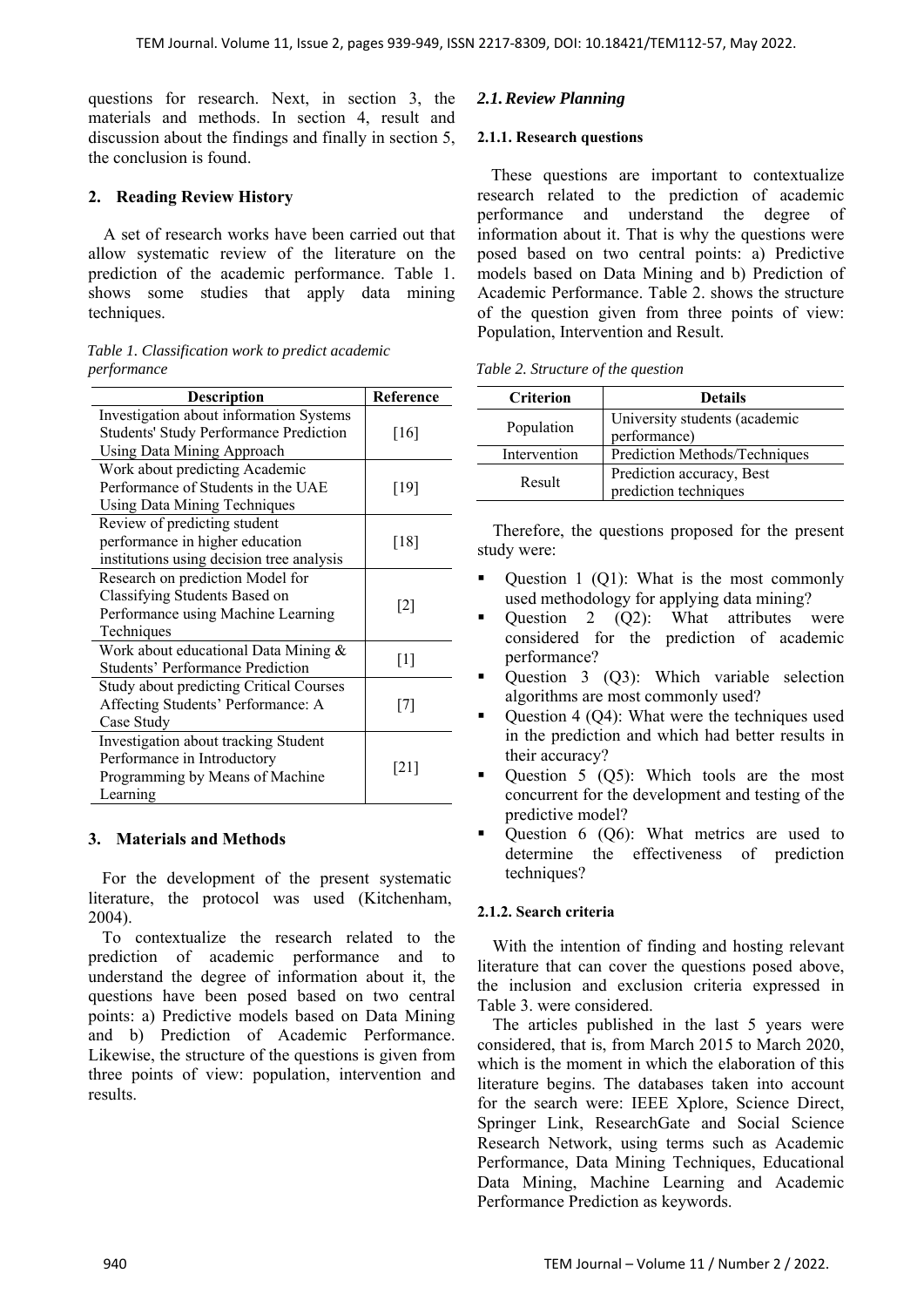|           |                                           | Factors that influence<br>academic performance.      |
|-----------|-------------------------------------------|------------------------------------------------------|
| Inclusion | Documents<br>considered:                  | Prediction through data<br>mining.                   |
|           | Academic performance<br>prediction model. |                                                      |
| Exclusion | Documents                                 | University students as the only<br>study population. |
|           | not<br>considered:                        | Published outside the search<br>period range.        |

*Table 3. Table of inclusions and exclusions* 

Based on the inclusions and exclusions considered, the process for searching for the articles is shown in:



*Figure 1. Process for the selection of articles* 

Taking into account the search period for the selection of the literature, the number of articles published in each year is shown in Figure 2.



*Figure 2. Publications collected by year* 

#### *2.2.Conducting the Review*

The initial collection of literature covered 78 articles, of which 38 were excluded for any of the following reasons:

- The central point of the research is student dropout.
- The investigation is not detailed, since the documentation has less than 5 sheets.
- They do not answer the questions initially raised.

Table 4. shows the articles that were selected of the indexed journals after having carried out the search:

*Table 4. Potential, filtered and selected articles* 

| <b>Repository</b> | <b>Potential</b><br>articles | <b>Filtered</b><br>articles | <b>Selected</b><br>articles | Perce<br>ntage |
|-------------------|------------------------------|-----------------------------|-----------------------------|----------------|
| Social            |                              |                             |                             |                |
| Science           | 6                            | 3                           | 3                           | $7.5\%$        |
| Research          |                              |                             |                             |                |
| <b>Network</b>    |                              |                             |                             |                |
| Springer<br>Link  | 11                           | 8                           | $\mathfrak{D}$              | $5\%$          |
| Science<br>Direct | 8                            | 7                           | $\mathfrak{D}$              | $5\%$          |
| Research          | 16                           | 12                          | 8                           | 20%            |
| Gate              |                              |                             |                             |                |
| <b>IEEE</b>       |                              |                             |                             |                |
| Explore           | 37                           | 28                          | 25                          | 62.5%          |
| Total             | 78                           | 59                          | 40                          | 100%           |
|                   |                              |                             |                             |                |

### **4. Results and Discussion**

#### *Results*

According to the selected documentation, it was possible to house 5 aspects related to the research that will answer the questions posed: methodologies, attributes/ factors, techniques, tools and metrics. That is why, to refer to the selected articles in each of the aspects, an identifier was assigned, as indicated in Table 5.

*Table 5. Potential, filtered and selected articles* 

| <b>Identifier</b> | Article                                                              | <b>Identi</b><br>fier | <b>Article</b>                                    |
|-------------------|----------------------------------------------------------------------|-----------------------|---------------------------------------------------|
| $\lceil 1 \rceil$ | (Abu Saa,<br>2016)                                                   | [21]                  | (Khan, Al<br>Sadiri, Ahmad,<br>& Jabeur,<br>2019) |
| $\lceil 2 \rceil$ | (Aggarwal,<br>Mittal, & Bali,<br>2019)                               | $[22]$                | (Kitchenham,<br>2004)                             |
| $\lceil 3 \rceil$ | (Al Breiki,<br>Zaki, &<br>Mohamed,<br>2019)                          | $[23]$                | (López, León,<br>& González,<br>2015)             |
| [4]               | (Al-Barrak &<br>Al-Razgan,<br>2016)                                  | $[24]$                | (Ma & Zhou,<br>2018)                              |
| $[5]$             | (Almarabeh,<br>2017)                                                 | [25]                  | (Mahboob,<br>Irfan, &<br>Karamat, 2016)           |
| [6]               | (Alsalman,<br>Khamees Abu<br>Halemah,<br>AlNagi, &<br>Salameh, 2019) | $[26]$                | (Merchan<br>Rubiano &<br>Duarte Garcia,<br>2015)  |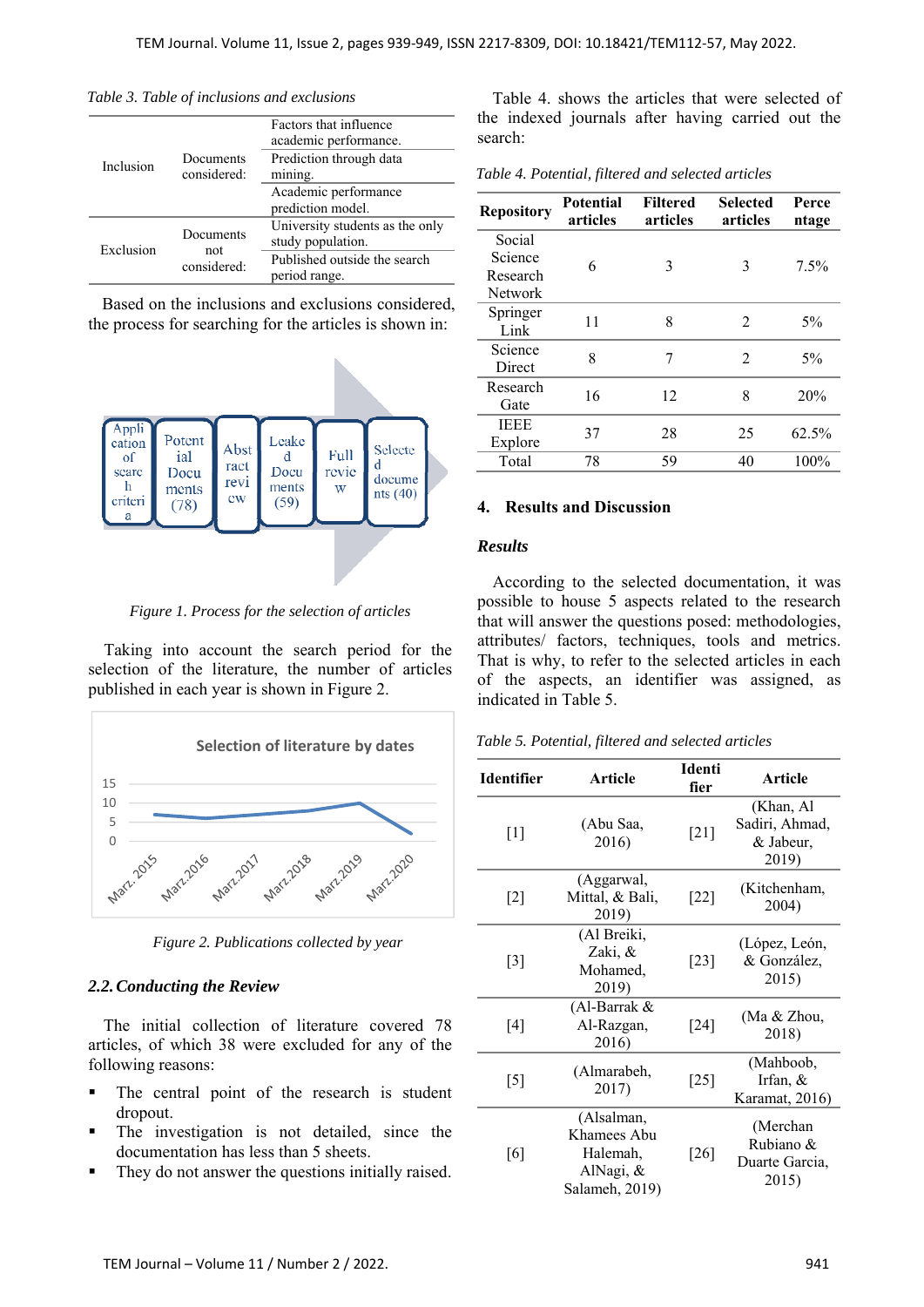| [7]    | (Altujjar,<br>Altamimi, Al-<br>Turaiki, & Al-<br>Razgan, 2016) | $[27]$ | (Moine,<br>Haedo, &<br>Gordillo, 2011)                                         |
|--------|----------------------------------------------------------------|--------|--------------------------------------------------------------------------------|
| [8]    | (Amornsinlaph<br>achai, 2016)                                  | $[28]$ | (Mueen, Zafar,<br>& Manzoor,<br>2016)                                          |
| $[9]$  | (Anzer, Tabaza,<br>& Ali, 2018)                                | $[29]$ | (Pang, Judd,<br>O'Brien, &<br>Ben-Avie,<br>2017)                               |
| $[10]$ | (Azizah,<br>Pujianto, &<br>Nugraha, 2018)                      | $[30]$ | (Puarungroj,<br>Boonsirisumpu<br>n,<br>Pongpatrakant,<br>& Phromkhot,<br>2018) |
| [11]   | (Bhutto, Farah,<br>Ali, & Anwar,<br>2020)                      | $[31]$ | (Punlumjeak &<br>Rachburee,<br>2015)                                           |
| $[12]$ | (Canagareddy,<br>Subarayadu, &<br>Hurbungs,<br>2018)           | $[32]$ | (Rawat &<br>Malhan, 2019)                                                      |
| $[13]$ | (Chauhan,<br>Shah, Karn, &<br>Dalal, 2019)                     | $[33]$ | (Rimadana,<br>Kusumawardan<br>i, Santosa, &<br>Erwianda,<br>2019)              |
| $[14]$ | (Chiheb,<br>Boumahdi,<br>Bouarfa, &<br>Boukraa, 2017)          | $[34]$ | (Samuel,<br>Hutapea, &<br>Jonathan,<br>2019)                                   |
| $[15]$ | (Costa,<br>Fonseca,<br>Santana, de<br>Arajo, & Rego,<br>2017)  | $[35]$ | (Segura &<br>Loza, 2017)                                                       |
| $[16]$ | (Gunawan,<br>Hanes, &<br>Catherine,<br>2019)                   | $[36]$ | (Sivasakthi,<br>2017)                                                          |
| $[17]$ | (Halde,<br>Deshpande, &<br>Mahajan, 2016)                      | $[37]$ | (Toppireddy,<br>Saini, & Hada,<br>2019)                                        |
| [18]   | (Hamoud,<br>Hashim, &<br>Awadh,                                | $[38]$ | (Wang, Zhang,<br>& Fu, 2018)                                                   |
| $[19]$ | (Hamoud,<br>Humandi,<br>Awadh, &<br>Hashim, 2017)              | [39]   | (Widyahastuti<br>& Tjhin, 2017)                                                |
| $[20]$ | (Ketui,<br>Wisomka, &<br>Homjun, 2019)                         | $[40]$ | (Widyaningsih,<br>Fitriani, &<br>Sarwinda,<br>2019)                            |

# *3.1.Q1: What is the Most Commonly used Methodology to aApply Data Mining?*

Methodologies are of great importance for the development of prediction models, since they not only reflect the phases of the process that must be followed, but also define the tasks to be performed and the way in which they should be carried out (Moine, Haedo & Gordillo, 2011). For the application of data mining there are several methodologies available and some are more used than others. As in this case, according to Table 6., it is observed that the most used one is the KDD. This happens because the phases that make it up are iterative and interactive. 26 out of 40 articles use this methodology, which makes it the most used when predicting academic performance.

|  |  |  |  | Table 6. Data mining methodologies |  |
|--|--|--|--|------------------------------------|--|
|--|--|--|--|------------------------------------|--|

| Code            | Methodology     | Article                                                                                                                                                                                                                                                                       |
|-----------------|-----------------|-------------------------------------------------------------------------------------------------------------------------------------------------------------------------------------------------------------------------------------------------------------------------------|
| M01             | KDD             | $\lceil 1 \rceil$ ,<br>$[2]$ , $[23]$ , $[32]$ , $[9]$ , $[19]$ , $[28]$ ,<br>[17], [26], [23], [5], [33], [38]<br>$\left[11\right], \left[4\right], \left[20\right], \left[3\right], \left[25\right], \left[3\right]$<br>1], [32], [15], [34], [7], [37],<br>$[18]$ , $[31]$ |
| M <sub>02</sub> | <b>CRISP-DM</b> | [14], [6], [16]                                                                                                                                                                                                                                                               |
| M <sub>03</sub> | SEMMA           |                                                                                                                                                                                                                                                                               |

## *3.2.Q2: What Attributes were Considered for the Prediction of Academic Performance?*

As an answer to this question, we managed to identify 36 attributes housed in 3 categories: personal, academic and socio-economic. These categories were selected according to the concurrence of the attributes presented in the documentation, since in some cases such as the studies of [17], [27] or [36], the study is focused on a certain factor, whether psychological, economic, demographic, among others.

## **3.2.1. Personal factors**

It is constituted by those characteristics related to the student's own behaviour. We identified 16 attributes, which represent the largest percentage of the total attributes. In Table 7., the concurrence of each attribute is also expressed, making it clear that the attributes Gender and Age have a great relevance in the prediction of academic performance. The variable Gender is used in most studies because it greatly influences academic performance, as in the articles by  $[3]$ ,  $[5]$ ,  $[6]$  and  $[11]$ , where it is shown that this attribute is part of the set of most influential attributes in prediction. According to these studies, there is a greater possibility of approving if the gender is female, and this can be justified due to the learning method that women apply within their study period and this together with qualities of responsibility, make the teaching-learning process more effective in them.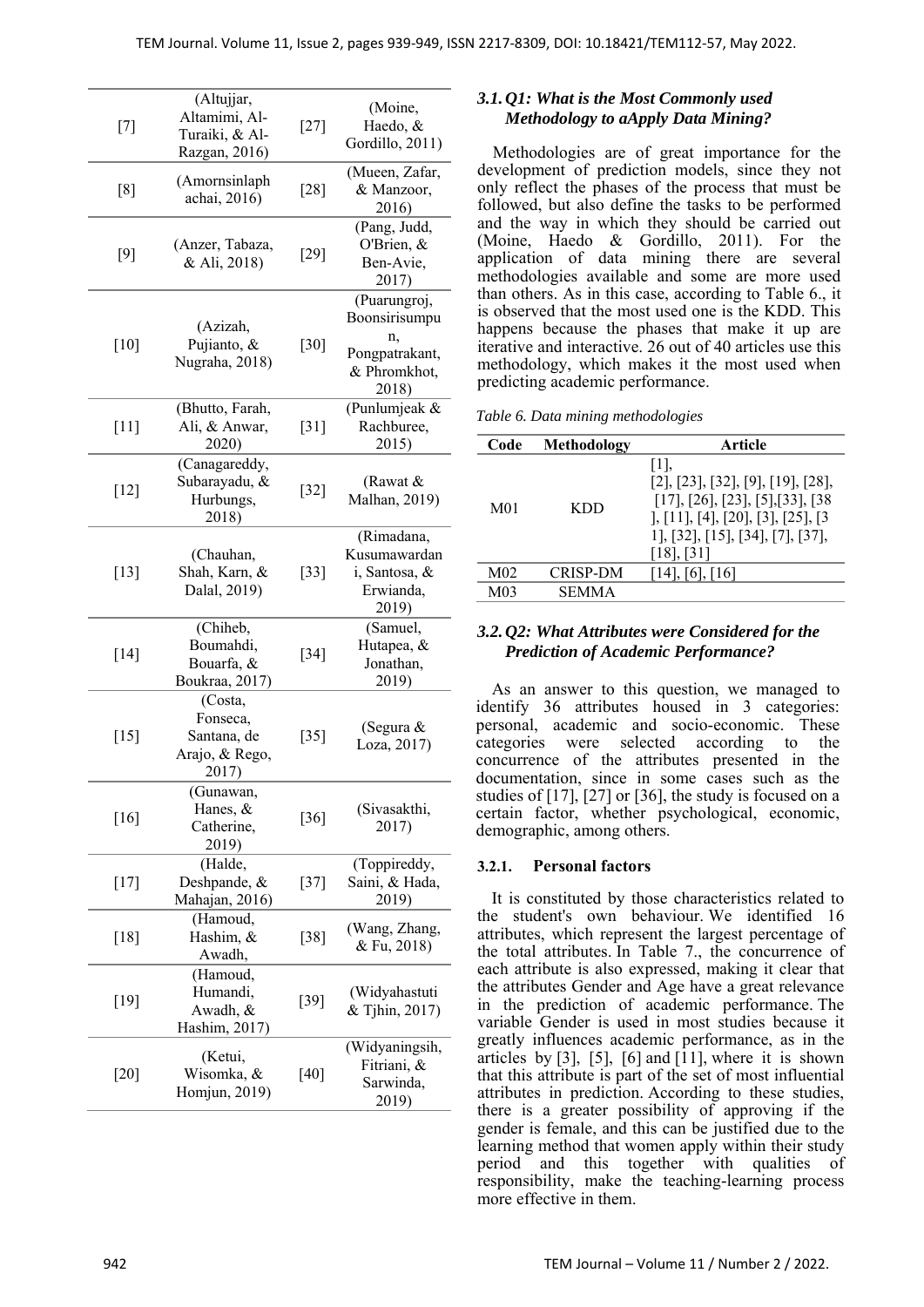| Code             | <b>Attribute</b>                 | <b>Article</b>                                                                                                             |
|------------------|----------------------------------|----------------------------------------------------------------------------------------------------------------------------|
| <b>PF01</b>      | Gender                           | [1], [2], [30], [9], [21], [19], [8],<br>[31], [26], [23], [34], [36], [25],<br>[38], [11], [29], [24], [6], [15],<br>[40] |
| <b>PF02</b>      | Age                              | [19], [35], [25], [23], [29], [24],<br>$[6]$ , $[15]$ , $[40]$                                                             |
| PF <sub>03</sub> | Marital status                   | [19], [26], [1], [15], [24], [6]                                                                                           |
| <b>PF04</b>      | Country or<br>City of<br>Origin  | [23], [1], [11], [29], [10]                                                                                                |
| <b>PF05</b>      | Date of birth                    | [14]                                                                                                                       |
| <b>PF06</b>      | Scholarship                      | $[35]$ , $[29]$ , $[6]$                                                                                                    |
| <b>PF07</b>      | <b>Health Status</b>             | [24], [6], [40]                                                                                                            |
| <b>PF08</b>      | Place of<br>Residence            | [1], [34], [29], [15], [40]                                                                                                |
| <b>PF09</b>      | Address                          | [14], [24], [32]                                                                                                           |
| <b>PF10</b>      | Disability                       | [10]                                                                                                                       |
| <b>PF11</b>      | Motivation                       | [40]                                                                                                                       |
| <b>PF12</b>      | Employment<br><b>Status</b>      | $[19]$ , $[6]$ , $[40]$                                                                                                    |
| PF13             | In a<br>Romantic<br>Relationship | $[24]$                                                                                                                     |
| PF14             | Has Internet                     | [24]                                                                                                                       |
| <b>PF15</b>      | Social class                     | $[23]$ , $[26]$                                                                                                            |
| PF16             | Transport                        | [1], [6], [40]                                                                                                             |

*Table 7. Attributes of the personal factor* 

#### **3.2.2. Academic factors**

Table 8. is constituted by those attributes related to the development of learning during the student's period of study. In this factor, the attributes that were most frequently used are related to the admission test, the total credits and the high school average. In addition, the GPA is definitely the most used attribute and this is because it has a tangible value, which is directly related to the performance of students and that is why it is considered in 60% of the studies. On the other hand, the Total credit variable, as shown by [9] and [12] in their articles, is one of the attributes most correlated with the output variable (Pass or Fail).

| Table 8. Attributes of the academic factor |  |  |  |  |
|--------------------------------------------|--|--|--|--|
|--------------------------------------------|--|--|--|--|

| Code             | <b>Attribute</b>        | <b>Article</b>                                                                                                                                                       |
|------------------|-------------------------|----------------------------------------------------------------------------------------------------------------------------------------------------------------------|
| AF01             | Admission<br>Exam Score | $[17]$ , $[23]$                                                                                                                                                      |
| AF02             | <b>Total Credits</b>    | $[18]$ , [19], [23], [29],<br>$[10]$ , $[20]$                                                                                                                        |
| AF03             | <b>CGPA</b>             | $[21]$ , $[30]$ , $[18]$ , $[19]$ , $[35]$<br>, [8], [28], [17], [23], [5],<br>[1], [36], [11], [4], [14],<br>$[29]$ , $[25]$ , $[31]$ , $[32]$ ,<br>$[39]$ , $[40]$ |
| AF <sub>04</sub> | GPA High<br>School      | $[35]$ , [1], [36], [6]                                                                                                                                              |
| AF05             | Assistance              | [21], [28], [5], [25], [39]                                                                                                                                          |
| AF <sub>06</sub> | Faculty                 | $[30]$ , $[6]$                                                                                                                                                       |
| AF07             | Participation           | $[28]$ , [5], [11], [25]                                                                                                                                             |

#### **3.2.3. Socio economic factors**

Table 9. shows the characteristics related to the social environment of the student, with his way of facing and solving the economic expenses that arise during his period of university study. Among the most influential attributes are: the monthly family income, the education and occupation of parents.

*Table 9. Attributes of the socio-economic factor* 

| Code             | <b>Attribute</b>             | <b>Article</b>                           |
|------------------|------------------------------|------------------------------------------|
| AF01             | <b>Family Size</b>           | [1], [25], [6], [40]                     |
| AF02             | Father's Work                | [18], [1], [25], [32], [40]              |
| AF03             | Mother's Work                | $[2]$ , $[1]$ , $[24]$ , $[32]$ , $[40]$ |
| AF04             | Father's<br>Education        | $[1]$ , $[24]$ , $[32]$ , $[40]$         |
| AF <sub>05</sub> | Mother's<br>Education        | $[1]$ , $[24]$ , $[40]$                  |
| AF06             | Number of<br>friends         | [2], [1]                                 |
| AF07             | Marital Status of<br>Parents | $[1]$ , $[24]$                           |
| AF08             | Monthly Family<br>Income     | $[2]$ , $[8]$ , $[1]$ , $[15]$ , $[40]$  |

#### *3.3.Q3: Which Variable Selection Algorithms are Most Commonly Used?*

The selection of variables is a stage that can improve or not the accuracy of the models, since the algorithms used determine the variables with the highest correlation to the class or output variable. By finding these attributes that have the greatest impact, the model can deliver better results that are closer to reality. That is why in several studies they apply this stage to their methodology. Table 10. shows those algorithms that are most used by researchers and within them, it is the InfoGain-AttributeEval the most used one.

*Table 10. Methodologies for variable selection* 

| Code              | <b>Methodology</b>       | Article                  |
|-------------------|--------------------------|--------------------------|
| SV <sub>01</sub>  | Chi - squared            | [34]                     |
| SV02              | CorrelationAttributeEval | $[21]$ , $[18]$ , $[19]$ |
| S <sub>V</sub> 03 | GainRatio-AttributeEval  | [11]                     |
| S <sub>V</sub> 04 | InfoGain-AttributeEval   | [21], [15], [24]         |
| <b>SV05</b>       | CFSSUBsetEval            | [21]                     |
| SV <sub>06</sub>  | mRmR                     | [31], [37]               |

### *3.4.Q4: What Were the Techniques used in the Prediction and Which Had Better Results in their Accuracy?*

For the prediction of academic performance, data mining techniques can be employed in two ways, classification and regression. In relation to the analysis of the studies, most of them used the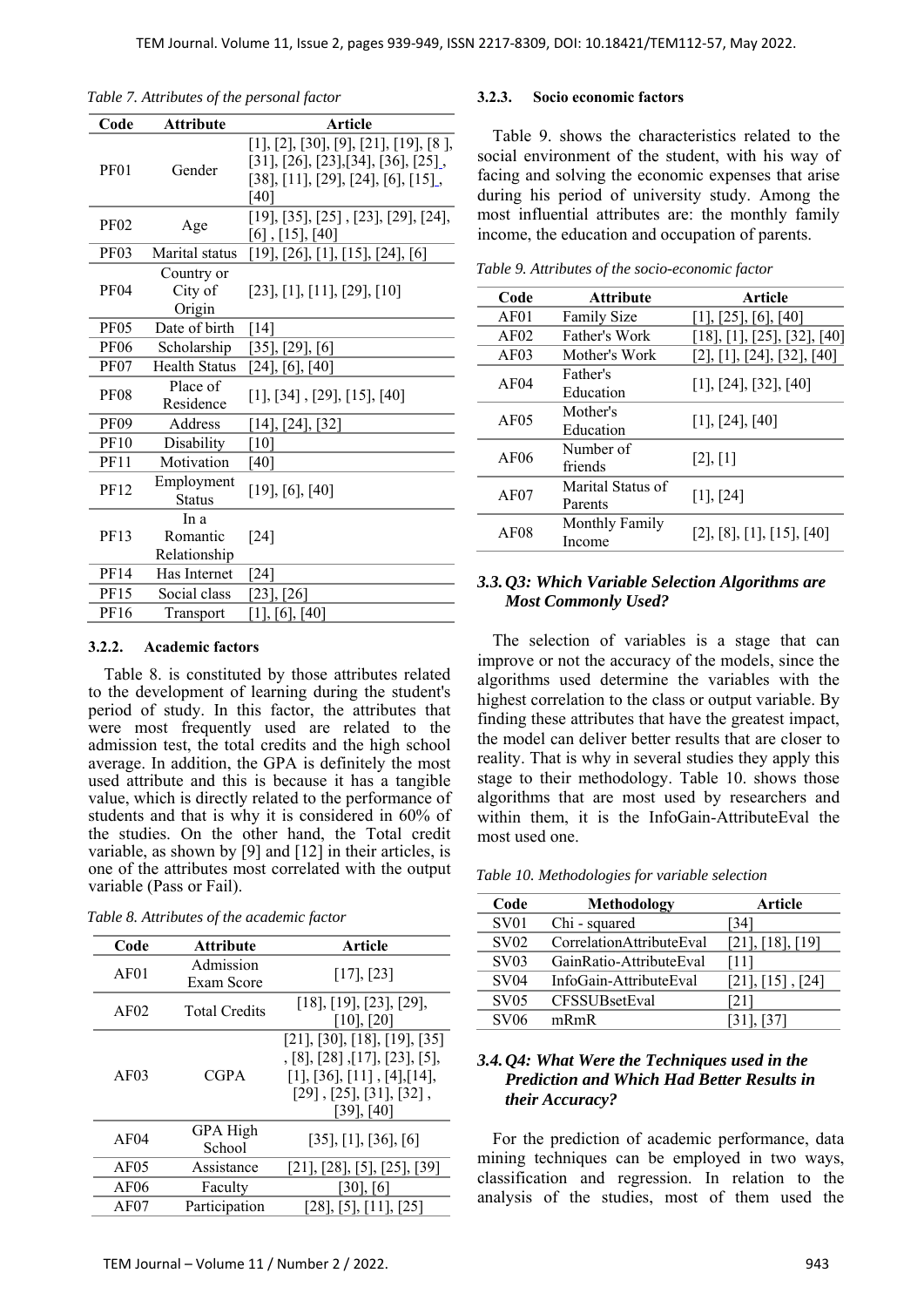techniques to classify a student, according to the output variable considered by each author. There are several algorithms to achieve this task and according to Table 11., the most used were Naive Bayes, Artificial Neural Networks, Decision Trees and Support Vector Machine. In addition, of the algorithms corresponding to the Decision Tree, J48 and Random Forest were the most used ones.

*Table 11. Prediction techniques* 

| Code             | Technique                                                      | <b>Article</b>                                                                                                                        |
|------------------|----------------------------------------------------------------|---------------------------------------------------------------------------------------------------------------------------------------|
| TP01             | One-R                                                          | $[21]$                                                                                                                                |
| TP <sub>02</sub> | C4.5                                                           | $[8]$ , $[28]$ , $[23]$ , $[1]$ , $[10]$ , $[16]$ ,<br>[ 34]                                                                          |
| TP03             | Naive<br><b>Bayes</b><br>(NB)                                  | [2], [21], [19], [8], [28], [25],<br>$[5]$ , $[12]$ , $[23]$ , $[5]$ , $[31]$ , $[32]$ ,<br>$[1]$ , $[33]$ , $[10]$ , $[36]$ , $[40]$ |
| TP04             | <b>Bayes</b><br>Networks                                       | [19], [5]                                                                                                                             |
| TP <sub>05</sub> | Decision<br>trees                                              | [35], [17], [33], [24], [31]                                                                                                          |
| TP <sub>06</sub> | Neural<br>Networks<br>(MLPs)                                   | $[2]$ , $[21]$ , $[8]$ , $[28]$ , $[17]$ , $[32]$ ,<br>$[5]$ , $[31]$ , $[15]$ , $[33]$ , $[36]$ , $[6]$ ,<br>[40]                    |
| TP07             | Vector<br>Support<br>Machine<br>(SVM)                          | [2], [13], [12], [15], [33], [29],<br>$\lceil 24 \rceil$                                                                              |
| TP08             | J48                                                            | $[2]$ , $[30]$ , $[18]$ , $[21]$ , $[32]$ , $[26]$ ,<br>$[12]$ , [5], [36], [4], [14], [6],<br>$[5]$ , $[25]$                         |
| TP09             | JRip Rule                                                      | $[21]$ , $[8]$                                                                                                                        |
| <b>TP10</b>      | Logistic<br>regression<br>(LR)                                 | $[2]$ , $[12]$ , $[11]$                                                                                                               |
| <b>TP11</b>      | ID3                                                            | [8], [5], [1], [20]                                                                                                                   |
| <b>TP12</b>      | Cart                                                           | $\lceil 1 \rceil$                                                                                                                     |
| <b>TP13</b>      | RandomTr<br>ee                                                 | $[21]$ , [18], [35], [20]                                                                                                             |
| TP14             | REPTree                                                        | $[18]$ , $[21]$ , $[36]$                                                                                                              |
| <b>TP15</b>      | $K-$<br>Neighbors                                              | $[13]$ , $[8]$ , $[31]$ , $[32]$                                                                                                      |
| <b>TP16</b>      | Minimum<br>Sequential<br>Optimizati<br>on (SMO)                | [21], [11], [36]                                                                                                                      |
| TP17             | Random<br>Forest<br>(RF)                                       | [2], [13], [21], [35], [12], [25],<br>$[33]$                                                                                          |
| <b>TP18</b>      | Logistic<br>Classifier<br>(LC)                                 | $[12]$                                                                                                                                |
| TP19             | Chi-square<br>automatic<br>interaction<br>detection<br>(CHAID) | $[1]$                                                                                                                                 |
| <b>TP20</b>      | Microsoft<br>Decision<br>Trees                                 | $[38]$                                                                                                                                |

| <b>TP21</b>      | Decision<br>Tree<br>Regression              | $[13]$          |
|------------------|---------------------------------------------|-----------------|
| <b>TP22</b>      | Multiple<br>Linear<br>Regression            | $[13]$          |
| TP <sub>23</sub> | <b>IBK</b>                                  | $[21]$          |
| <b>TP24</b>      | Decision<br>Table                           | $[21]$          |
| TP <sub>25</sub> | ZeroR                                       | $[21]$          |
| <b>TP26</b>      | Linear<br>Regression                        | $[9]$ , $[38]$  |
| <b>TP27</b>      | Gradient<br>Boosted<br>Trees                | $[35]$ , $[20]$ |
| <b>TP28</b>      | Decision<br>Stump                           | $[35]$          |
| <b>TP29</b>      | Bayesian<br><b>Belief</b><br>Network        | [8]             |
| <b>TP30</b>      | PART                                        | $[26]$          |
| <b>TP31</b>      | Decision<br>Tree<br>Weight-<br><b>Based</b> | $[20]$          |

To determine among the aforementioned prediction methods, which is the one that obtains the best accuracy, the summary of the results is shown in Table 12. The algorithms that had a better precision, are closely related to the size of the data that was used in the studies, so it can be said that the decision tree algorithms tend to have greater precision when the data set is smaller, quite the opposite, to the SVM, Naïve Bayes or MLP algorithms, which achieve greater accuracy when working with a large amount of data.

#### *Table 12. Precision of techniques*

| Data size   |                           | Technique Accuracy (%) Article |       |
|-------------|---------------------------|--------------------------------|-------|
|             | Naive Bayes               | 75.50                          |       |
|             | Neural                    |                                |       |
|             | <b>Networks</b>           | 92.30                          |       |
|             | (MLPs)                    |                                |       |
|             | Vector                    |                                |       |
|             | Support                   |                                |       |
| 131         | 70.99<br>Machine<br>(SVM) |                                | $[2]$ |
| students    |                           |                                |       |
|             | J48                       | 74.00                          |       |
|             | Logistic                  |                                |       |
|             | Regression                | 73.20                          |       |
|             | (LR)                      |                                |       |
|             | Random                    | 92.30                          |       |
|             | Forest (RF)               |                                |       |
| 4968 record | J48                       | 84.62                          | [30]  |
| S           |                           |                                |       |
| 50 students | Naïve Bayes               | 94.37                          | [39]  |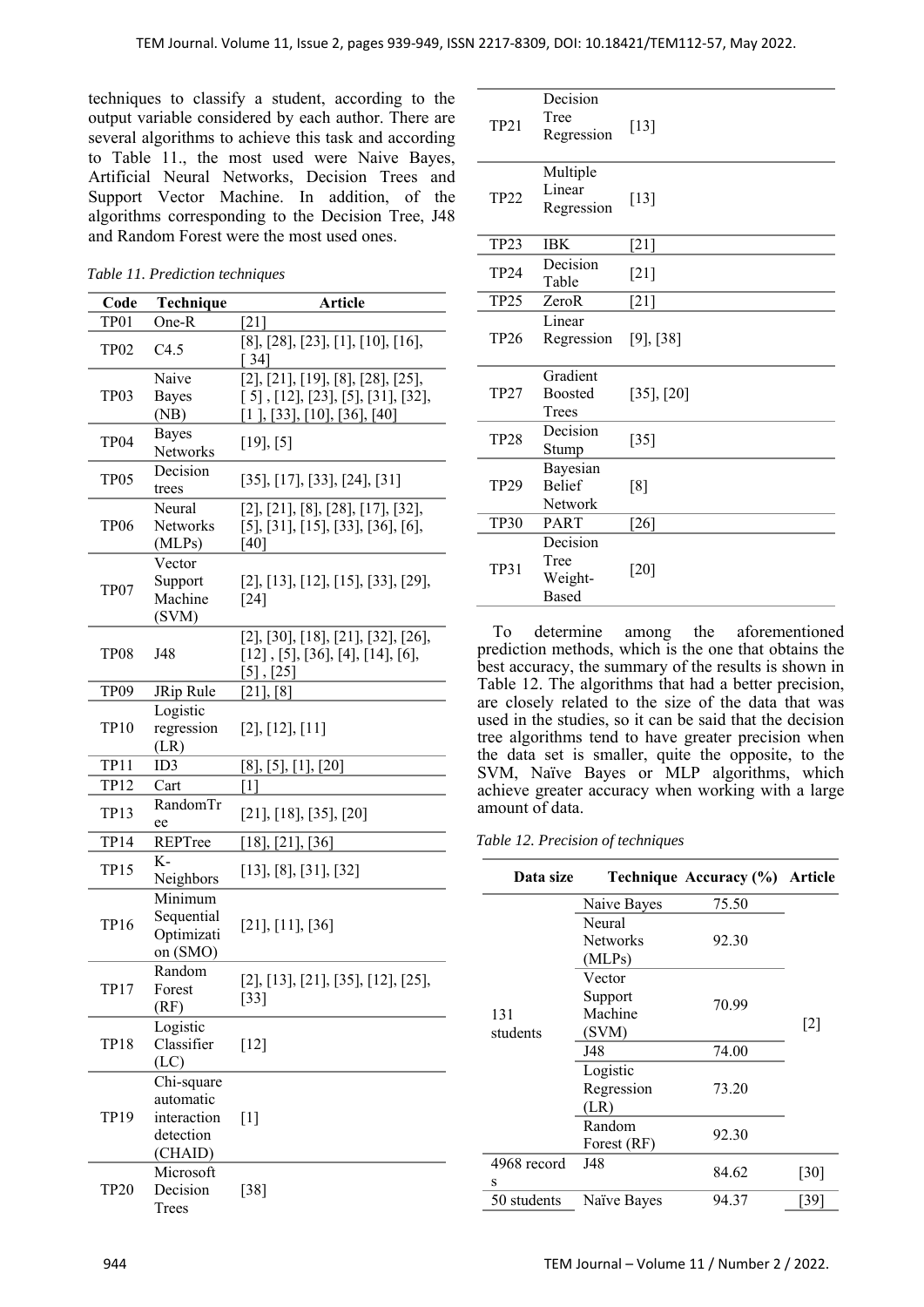|                  | <b>BayesNet</b>  | 92.21 |        |             | Forest           |               |        |
|------------------|------------------|-------|--------|-------------|------------------|---------------|--------|
|                  | JRip             | 97.84 |        |             | Naive Bayes      | 80.09         |        |
|                  | J48              | 99.13 |        |             | Decision Tree    | 87.94         |        |
|                  | $\overline{J48}$ | 62.90 |        | 6882        | Neural           |               |        |
| 161              | Random Tree      | 59.70 | $[18]$ | records     | Networks         | 90.91         | $[31]$ |
| students         | REPTree          | 62.30 |        |             | (MLPs)           |               |        |
|                  | Naïve Bayes      | 70.60 |        |             | K-Nearest        | 91.12         |        |
| 161 student      | <b>Bayes</b>     |       | $[19]$ |             | Neighbor         |               |        |
| ${\bf S}$        | Network          | 64.30 |        | 1794        | C4.5             | 83.05         | $[34]$ |
|                  | Decision Tree    | 59.85 |        | students    |                  |               |        |
|                  | Random           |       |        |             | Neural           |               |        |
|                  | Forest           | 52.98 |        |             | Networks         | 93.23         |        |
|                  | Gradient         |       |        | 300         | (MLPs)           |               |        |
| 1115445 re       | <b>Boosted</b>   | 67.41 | $[35]$ | students    | Naive Bayes      | 84.46         | $[36]$ |
| cords            | Trees            |       |        |             | <b>SMO</b>       | 90.03         |        |
|                  | Decision         | 52.98 |        |             | J48              | 92.03         |        |
|                  | Stump            |       |        |             | REPTree          | 91.03         |        |
|                  | Random Tree      | 48.96 |        | 140         | Naive Bayes      | 96            | [40]   |
|                  | Artificial       |       |        | students    |                  |               |        |
| 150              | Neural           | 99.99 | $[17]$ | 100 records | ID3              | 80            | $[7]$  |
| students         | Network          |       |        |             | J48              | 85.18         |        |
|                  | Decision Tree    | 93.35 |        | 27 records  | NB               | 81.48         |        |
| 932 student      | J48              | 82.41 | $[26]$ |             | <b>IBK</b>       | 88.88         | $[32]$ |
| S                | <b>PART</b>      | 66.33 |        |             | <b>ANN</b>       | 88.88         |        |
|                  | Naive Bayes      | 94    |        |             | <b>SMO</b>       | 84.83         |        |
| 2000 record      | J48              | 98    |        | 145 records | SMOReg           | 96.98         | $[3]$  |
| $\bf S$          | Logistic         | 94    | $[12]$ |             | Neural           |               |        |
|                  | Classifier       |       |        |             | Networks         | 74            |        |
| 1532 record      | Naive Bayes      | 85    |        |             | (MLPs)           |               |        |
| S                |                  |       | $[23]$ |             | Vector           |               |        |
|                  | Naive Bayes      | 91.10 |        | Not         | Support          | 74.3          |        |
|                  | <b>Bayes</b>     | 92    |        | specified   | Machine          |               | $[13]$ |
|                  | Network          |       |        |             | (SVM)            |               |        |
| 225 records      | Neural           |       | $[5]$  |             | Random           | 84.6          |        |
|                  | Networks         | 90.40 |        |             | Forest           |               |        |
|                  | (MLPs)           |       |        |             | K-Nearest        | 87            |        |
|                  | J48              | 91.40 |        |             | Neighbor         |               |        |
|                  | ID3              | 88.40 |        |             | OneR             | 71            |        |
| 17000            | C4.5             | 63.80 | $[10]$ |             | Naive Bayes      | 84            |        |
| records          | Naive Bayes      | 64.30 |        |             | J48              | 88            |        |
|                  | Naive Bayes      | 86    |        |             | JRip             | 81            |        |
|                  | <b>SVM</b>       | 92    |        | 50 records  | Random Tree      | 81            | $[21]$ |
| 161              | Neural           |       | $[15]$ |             | <b>SMO</b>       | 71            |        |
| students         | Networks         | 88    |        |             | Random           |               |        |
|                  | (MLPs)           |       |        |             | Forest           | 81            |        |
|                  | J48              | 87    |        |             | ZeroR            | 59            |        |
| 785 records      | C4.5             | 76.2  | [16]   |             | Linear           |               |        |
|                  | Decision Tree    | 91.03 |        | 182 records | Regression       | Not specified | $[9]$  |
|                  | ID3              | 89.66 |        |             | C4.5             | 74.89         |        |
| 17875<br>records | Random Tree      | 84.14 |        |             | Naive Bayes      | 72.10         |        |
|                  | Gradient         |       |        |             | Neural           |               |        |
|                  | Boosted          | 92.41 | $[20]$ |             | Networks         | 65.30         |        |
|                  | Trees            |       |        | 474         | (MLPs)           |               | [8]    |
|                  | Decision Tree    |       |        | students    | JRip             | 73.50         |        |
|                  | Weight-          | 84.14 |        |             | ID3              | 62.20         |        |
|                  | Based            |       |        |             |                  |               |        |
|                  | Naive Bayes      | 86.30 |        |             | K-Nearest        | 98.80         |        |
| 60 students      | J48              | 93.90 | $[25]$ | Not         | Neighbor<br>C4.5 | 79.20         |        |
|                  | Random           | 100   |        |             |                  |               | $[28]$ |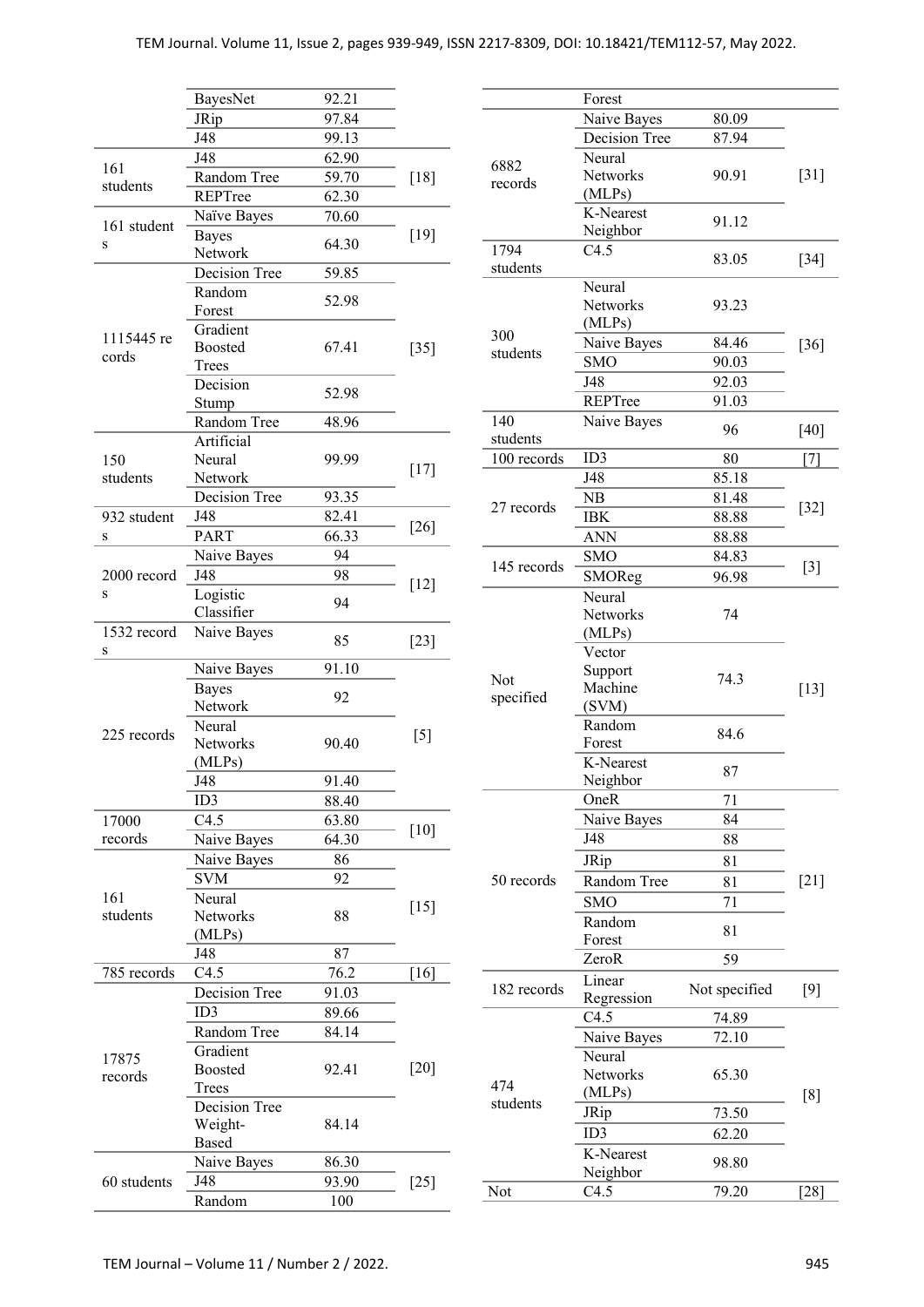| specified        | Naive Bayes                               | 86            |        |  |
|------------------|-------------------------------------------|---------------|--------|--|
|                  | Neural                                    |               |        |  |
|                  | <b>Networks</b>                           | 82.70         |        |  |
|                  | (MLPs)                                    |               |        |  |
|                  | C4.5                                      | 35.19         |        |  |
|                  | Naive Bayes                               | 36.40         |        |  |
| 270 records      | ID3                                       | 33.33         | $[1]$  |  |
|                  | Cart                                      | 40            |        |  |
|                  | <b>CHAID</b>                              | 34.07         |        |  |
|                  | Naive Bayes                               | 73.60         |        |  |
|                  | Decision Tree                             | 68            |        |  |
| 125 students     | Neural<br>Networks<br>(MLPs)              | 75.20         | $[33]$ |  |
|                  | <b>SVM</b>                                | 80            |        |  |
|                  | Random<br>Forest                          | 77.80         |        |  |
| 2936<br>students | Microsoft<br>Decision<br>Trees            | 95.10         | $[38]$ |  |
| 500 records      | Logistic<br>Regression                    | 73.40         | $[11]$ |  |
|                  | <b>SMO</b><br>79.30                       |               |        |  |
| 236 students     | J48                                       | Not specified | $[4]$  |  |
| Not              | J48                                       | 83.33         | $[14]$ |  |
| specified        |                                           |               |        |  |
| 350 students     | <b>SVM</b>                                | 85            | $[29]$ |  |
| 649 students     | Decision Tree                             | 93            | $[24]$ |  |
|                  | <b>SVM</b>                                | 97            |        |  |
|                  | Linear<br>Regression                      | 83            |        |  |
|                  | CART                                      | 89            |        |  |
|                  | Random<br>Forest                          | 91.4          |        |  |
| Not<br>specified | Quantile<br>Random<br>Forest              | 88.2          | $[37]$ |  |
|                  | Rotated<br>Regression<br>Random<br>Forest | 85.2          |        |  |
| 524 students     | Neural<br>Networks<br>(MLPs)              | 97            | [6]    |  |

## *3.5.Q5: Which Tools are the Most Concurrent for the Development and Testing of the Predictive Model?*

There are several tools to develop data mining, and each of them presents different options for data management. Those most frequently used to carry out the development of a model for predicting academic performance are shown in Table 13. According to the results, the Weka tool is the one that has the greatest reception when developing data mining, since, of 40 studies analyzed, there were 22 that used this tool.

*Table 13. Tools for data mining* 

| Code             | Tool                                         | Article                                                                                                                                                             |
|------------------|----------------------------------------------|---------------------------------------------------------------------------------------------------------------------------------------------------------------------|
| H <sub>01</sub>  | Weka                                         | [2], [18], [21], [19], [28], [26],<br>$[12]$ , $[23]$ , $[5]$ , $[34]$ , $[1]$ , $[11]$ , $[4]$ ,<br>[14], [16], [6], [10], [15], [25],<br>$[32]$ , $[36]$ , $[39]$ |
| H <sub>02</sub>  | Rapid Miner                                  | [9], [35], [23], [1], [31]                                                                                                                                          |
| H <sub>0</sub> 3 | R<br>Programming                             | $[37]$ , $[29]$                                                                                                                                                     |
| H <sub>04</sub>  | Python                                       | [33], [11], [29], [24]                                                                                                                                              |
|                  | <b>SQL</b> Server<br>H05 2008 Data<br>Mining | [38]                                                                                                                                                                |

# *3.6.Q6: What Metrics are Used to Determine the Effectiveness of Prediction Techniques?*

Table 14. shows the metrics that are used to evaluate the performance of prediction models. The values obtained in each metric, clarify if the model that is being developed, achieve results that are similar to the data of reality. There are several metrics applied by the authors of the different studies, of which the one that has the greatest reception is the precision metric (Precision). This is because it helps to measure the quality of the predictive model. Other metrics that were also the most used are: Accuracy, Recall and F-mesure.

*Table 14. Metrics for data mining* 

| Code            | Metric /<br>Indicator               | Article                                                                                                                                                                                                    |
|-----------------|-------------------------------------|------------------------------------------------------------------------------------------------------------------------------------------------------------------------------------------------------------|
| I <sub>01</sub> | Accuracy                            | $[16]$ , [32], [20], [10], [40]                                                                                                                                                                            |
| I <sub>02</sub> | Precision                           | [2], [30], [9], [18], [21], [35],<br>$[8]$ , [28], [17], [23], [5], [1],<br>$[33]$ , $[38]$ , $[11]$ , $[14]$ , $[29]$ ,<br>$[24],$ , $[6]$ , $[10],$ $[16],$ $[20],$<br>$[25]$ , $[31]$ , $[34]$ , $[36]$ |
| I <sub>03</sub> | Recall                              | [2], [21], [19], [8], [28], [11],<br>$[18]$ , $[29]$ , $[10]$ , $[16]$ , $[20]$ , $[25]$ ,<br>[34]                                                                                                         |
| <b>I04</b>      | Kappa<br>Statistician               | $[26]$                                                                                                                                                                                                     |
| I <sub>05</sub> | Percentage<br>of correct<br>ratings | $[21]$ , $[26]$ , $[5]$ , $[14]$ , $[36]$                                                                                                                                                                  |
| <b>I06</b>      | Incorrect<br>ranking<br>percentage  | $[21]$ , [5], [14], [36]                                                                                                                                                                                   |
| I <sub>07</sub> | Mean<br>Square Error<br>(MSE)       | [13], [17], [26], [12]                                                                                                                                                                                     |
| <b>I08</b>      | correlation<br>coefficient          | [17], [39]                                                                                                                                                                                                 |
| <b>I09</b>      | Coefficient<br>ratio                | $[12]$                                                                                                                                                                                                     |
| 110             | Mean<br>Absolute<br>Error (MAE)     | [13], [8], [26], [12], [39]                                                                                                                                                                                |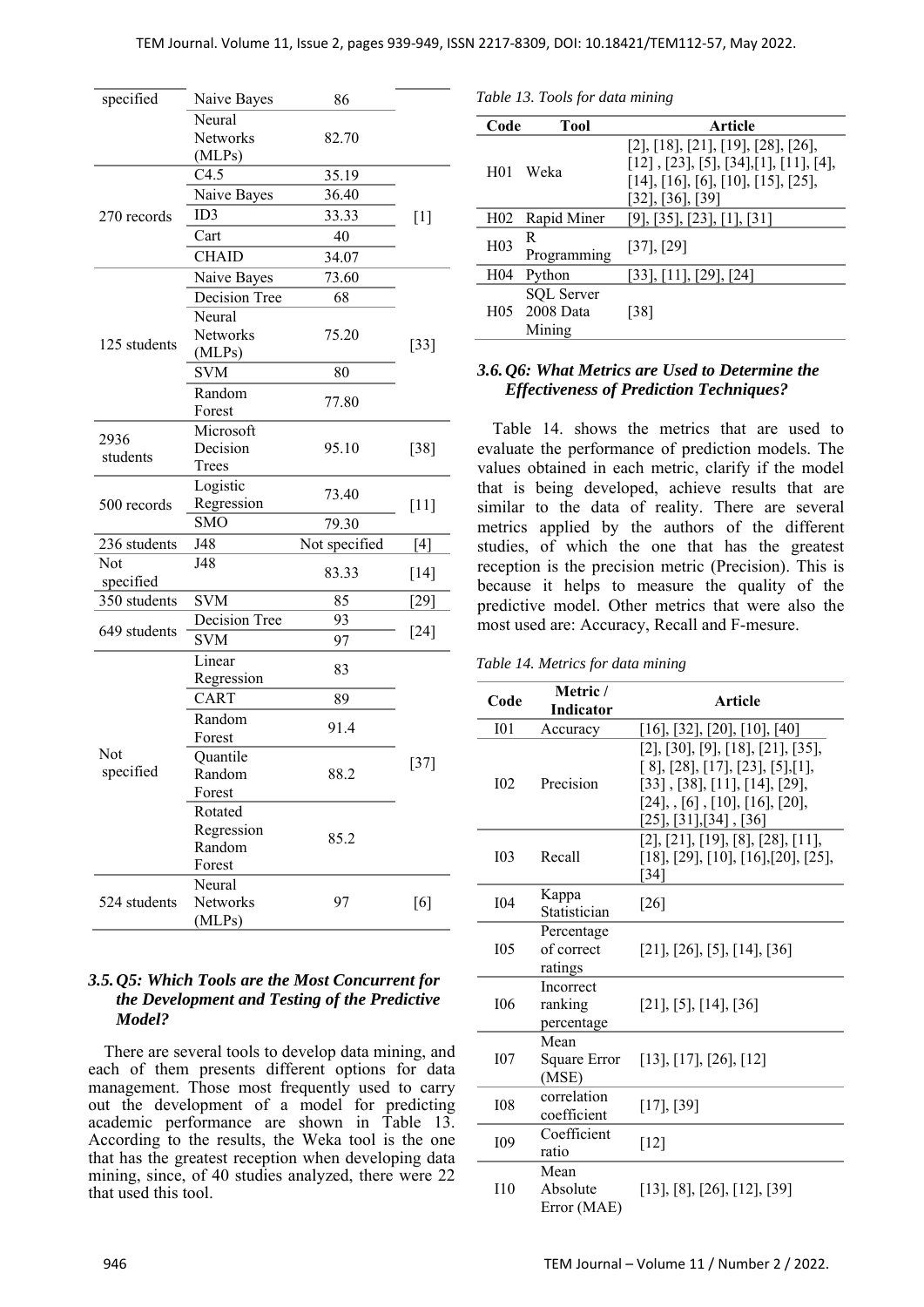| I11        | Relative<br>absolute<br>error(RAE)                   | $[12]$                           |
|------------|------------------------------------------------------|----------------------------------|
| 112        | Relative<br>Square Error<br>(CSR)                    | [12]                             |
| <b>I13</b> | True<br>positive rate<br>or sensitivity<br>(TPR)     | [17], [23]                       |
| I14        | True<br>negative<br>index or<br>specificity<br>(TNR) | $[28]$ , [17], [23]              |
| 115        | Precisión<br>equilibrada                             | [23]                             |
| I16        | Root Mean<br>Squared<br>Error<br>(RMSE)              | $[39]$                           |
| I17        | F-Measure                                            | [2], [21], [8], [11], [20], [25] |
|            |                                                      |                                  |

#### *Discussion*

Of the 40 studies studied about the prediction of the academic performance of university students applying data mining techniques, 26 authors use the KDD methodology, this highlights the importance of this methodology, being the most used when predicting academic performance. Likewise, with respect to the attributes were considered for the prediction of academic performance: Gender, CGPA and work of the father / mother are the most used factors and correspond to 20 to the personal factor, 21 to the academic factor and 5 to the socioeconomic factor respectively. Although the total of the factors are multiple, their characteristics change from one to another. Thus, in relation to variable selection algorithms, 3 authors use both correlationAttributeEval and InfoGain-AttributeEval, since these models can offer better results that approach reality. On the other hand, with respect to the techniques used in the prediction and their accuracy, there are many algorithms for the achievement of each task, being that 17 use Naives Bayes and 14 used J48, showing that these are the most efficient when predicting academic performance. As for accuracy, 16 articles talk about Naives bayes, this being the most used for the ability to record large groups of data, with 94% accuracy. As well, the most used tool for the development and testing of the model is Weka, which was used by 22 of the researchers considered for the study, this can be justified due to the frequency and the greater reception it has when developing data mining. Finally, 27 researchers use the accuracy metric and 13 Recall, since they yielded better results when predicting performance and are the most effective when predicting.

## **5. Conclusion**

The study carried out in this research allows us to conclude that the prediction of performance can be useful, mainly for students, but it can also be useful for teachers and the university itself, since they could improve their teaching methods and the students, their learning method.

It can also be seen that 21 of the researchers consider the CGPA (grade point average) as the key variable for prediction due to its direct relationship with academic performance, in addition to the fact that in 16 articles the Naive Bayes technique is used and 22 researchers use the Weka tool to develop, due to its frequency and interactivity.

Thus, with this study it can be shown that the prediction of academic performance is an issue of concern to educational entities, since researchers aim to cooperate to improve student learning.

There is therefore an important point in all areas orienting it to the elaboration of proposed models to improve prediction, and that researchers have a basis for research on this topic, thus allowing to have an overview of prediction of academic performance with data mining.

## **References**

- [1]. Saa, A. A. (2016). Educational data mining & students' performance prediction. *International Journal of Advanced Computer Science and Applications*, *7*(5), 212-220. doi:10.14569/IJACSA.2016.070531
- [2]. Aggarwal, D., Mittal, S., & Bali, V. (2019). Prediction Model for Classifying Students Based on Performance using Machine Learning Techniques. *International Journal of Recent Technology and Engineering*, *8*, 497-503. doi:10.35940/ijrte.B1093.0782S719
- [3]. Al Breiki, B., Zaki, N., & Mohamed, E. A. (2019, November). Using educational data mining techniques to predict student performance. In *2019 International Conference on Electrical and Computing Technologies and Applications (ICECTA)* (pp. 1-5). IEEE. doi:10.1109/ICECTA48151.2019.8959676
- [4]. Al-Barrak, M. A., & Al-Razgan, M. (2016). Predicting students final GPA using decision trees: a case study. *International journal of information and education technology*, *6*(7), 528. doi:10.7763/IJIET.2016.V6.745
- [5]. Almarabeh, H. (2017). Analysis of students' performance by using different data mining classifiers. *International Journal of Modern Education and Computer Science*, *9*(8), 9. doi:10.5815/IJMECS.2017.08.02
- [6]. Alsalman, Y. S., Halemah, N. K. A., AlNagi, E. S., & Salameh, W. (2019, June). Using decision tree and artificial neural network to predict students academic performance. In *2019 10th International Conference on Information and Communication Systems (ICICS)* (pp. 104-109). IEEE. doi:10.1109/IACS.2019.8809106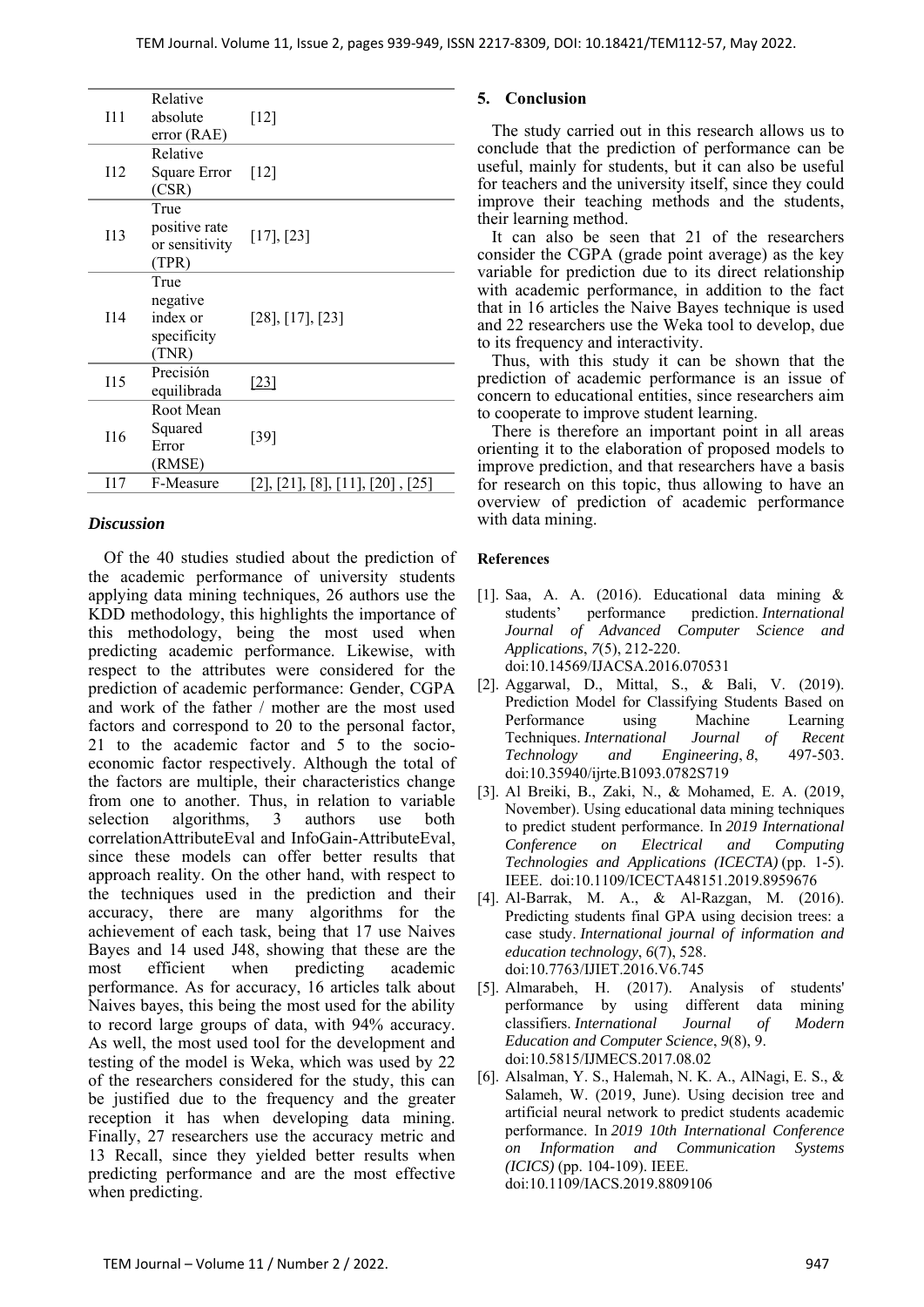- [7]. Altujjar, Y., Altamimi, W., Al-Turaiki, I., & Al-Razgan, M. (2016). Predicting critical courses affecting students performance: a case study. *Procedia Computer Science*, *82*, 65-71. doi:10.1016/j.procs.2016.04.010
- [8]. Amornsinlaphachai, P. (2016, February). Efficiency of data mining models to predict academic performance and a cooperative learning model. In *2016 8th International Conference on Knowledge and Smart Technology (KST)* (pp. 66-71). IEEE. doi:10.1109/KST.2016.7440483
- [9]. Anzer, A., Tabaza, H. A., & Ali, J. (2018, June). Predicting academic performance of students in uae using data mining techniques. In *2018 International Conference on Advances in Computing and Communication Engineering (ICACCE)* (pp. 179- 183). IEEE. doi:10.1109/ICACCE.2018.8458053
- [10]. Azizah, E. N., Pujianto, U., & Nugraha, E. (2018, October). Comparative performance between C4. 5 and Naive Bayes classifiers in predicting student academic performance in a Virtual Learning Environment. In *2018 4th International Conference on Education and Technology (ICET)* (pp. 18-22). IEEE. doi:10.1109/ICEAT.2018.8693928
- [11]. Bhutto, E. S., Siddiqui, I. F., Arain, Q. A., & Anwar, M. (2020, February). Predicting students' academic performance through supervised machine learning. In *2020 International Conference on Information Science and Communication Technology (ICISCT)* (pp. 1-6). IEEE.

doi:10.1109/ICISCT49550.2020.9080033

- [12]. Canagareddy, D., Subarayadu, K., & Hurbungs, V. (2018, November). A machine learning model to predict the performance of university students. In *International Conference on Emerging Trends in Electrical, Electronic and Communications Engineering* (pp. 313-322). Springer, Cham.
- [13]. Chauhan, N., Shah, K., Karn, D., & Dalal, J. (2019, April). Prediction of student's performance using machine learning. In *2nd International Conference on Advances in Science & Technology (ICAST)*.
- [14]. Chiheb, F., Boumahdi, F., Bouarfa, H., & Boukraa, D. (2017, December). Predicting students performance using decision trees: Case of an Algerian University. In *2017 International Conference on Mathematics and Information Technology (ICMIT)* (pp. 113-121). IEEE.
- [15]. Costa, E. B., Fonseca, B., Santana, M. A., de Araújo, F. F., & Rego, J. (2017). Evaluating the effectiveness of educational data mining techniques for early prediction of students' academic failure in introductory programming courses. *Computers in human behavior*, *73*, 247-256. doi:10.1016/j.chb.2017.01.047
- [16]. Gunawan, Hanes, & Catherine. (2019). Information Systems Students' Study Performance Prediction Using Data Mining Approach. *2019 Fourth International Conference on Informatics and Computing (ICIC)*. doi:10.1109/ICIC47613.2019.8985718
- [17]. Halde, R. R., Deshpande, A., & Mahajan, A. (2016, May). Psychology assisted prediction of academic performance using machine learning. In *2016 IEEE International Conference on Recent Trends in Electronics, Information & Communication Technology (RTEICT)* (pp. 431-435). IEEE. doi:10.1109/RTEICT.2016.7807857
- [18]. Hamoud, A., Hashim, A. S., & Awadh, W. A. (2018). Predicting student performance in higher education institutions using decision tree analysis. *International Journal of Interactive Multimedia and Artificial Intelligence*, *5*, 26-31. doi:10.9781/ijimai.2018.02.004
- [19]. Hamoud, A., Humadi, A., Awadh, W. A., & Hashim, A. S. (2017). Students' success prediction based on Bayes algorithms. *International Journal of Computer Applications*, *178*(7), 6-12. doi:10.5120/ijca2017915506
- [20]. Ketui, N., Wisomka, W., & Homjun, K. (2019). Using classification data mining techniques for students performance prediction. In *2019 Joint International Conference on Digital Arts, Media and Technology with ECTI Northern Section Conference on Electrical, Electronics, Computer and Telecommunications Engineering (ECTI DAMT-NCON)* (pp. 359-363). IEEE. doi:10.1109/ECTI-NCON.2019.8692227
- [21]. Khan, I., Al Sadiri, A., Ahmad, A. R., & Jabeur, N. (2019, January). Tracking student performance in introductory programming by means of machine learning. In *2019 4th mec international conference on big data and smart city (icbdsc)* (pp. 1-6). IEEE. doi:10.1109/ICBDSC.2019.8645608
- [22]. Kitchenham, B. (2004). Procedures for performing systematic reviews. *Keele, UK, Keele University*, *33*(2004), 1-26.
- [23]. Guarín, C. E. L., Guzmán, E. L., & González, F. A. (2015). A model to predict low academic performance at a specific enrollment using data mining. *IEEE Revista Iberoamericana de tecnologias del Aprendizaje*, *10*(3), 119-125.
- [24]. Ma, X., & Zhou, Z. (2018, January). Student pass rates prediction using optimized support vector machine and decision tree. In *2018 IEEE 8th annual computing and communication workshop and conference (CCWC)* (pp. 209-215). IEEE. doi:10.1109/CCWC.2018.8301756
- [25]. Mahboob, T., Irfan, S., & Karamat, A. (2016, December). A machine learning approach for student assessment in E-learning using Quinlan's C4. 5, Naive Bayes and Random Forest algorithms. In *2016 19th International Multi-Topic Conference (INMIC)* (pp. 1- 8). IEEE. doi:10.1109/INMIC.2016.7840094
- [26]. Rubiano, S. M. M., & Garcia, J. A. D. (2015, October). Formulation of a predictive model for academic performance based on students' academic and demographic data. In *2015 IEEE Frontiers in Education Conference (FIE)* (pp. 1-7). IEEE. doi:10.1109/FIE.2015.7344047